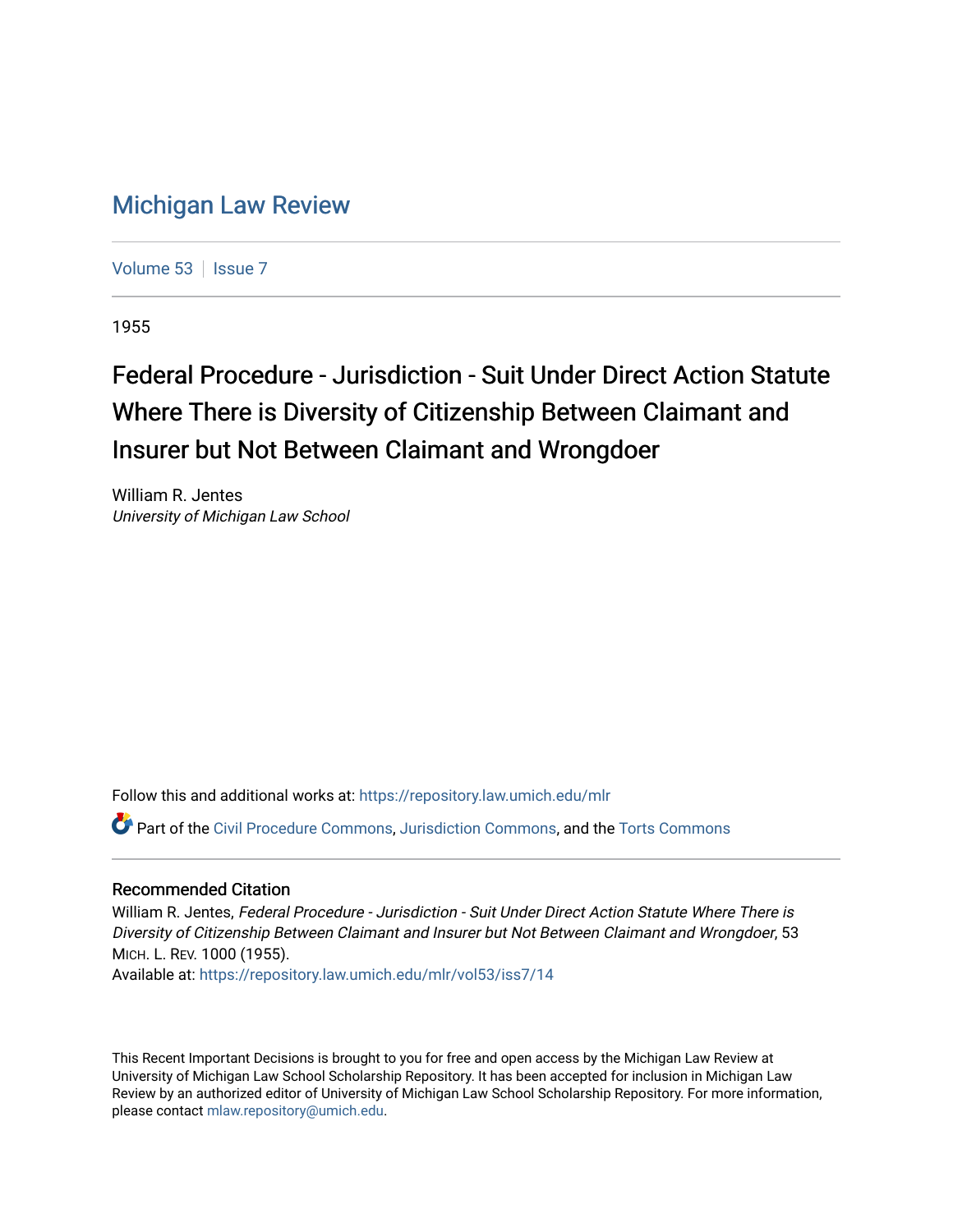FEDERAL PROCEDURE-JURISDICTION-SUIT UNDER DIRECT ACTION STATUTE WHERE THERE IS DIVERSITY OF CITIZENSHIP BETWEEN CLAIMANT AND IN-SURER BUT NOT BETWEEN CLAIMANT AND WRONGDOER-Plaintiff, a citizen of Louisiana, was injured in an automobile accident allegedly caused by the negligence of another citizen of Louisiana. Defendant insurance company, an Illinois corporation, had issued a public liability policy insuring the latter against claims arising from the negligent operation of his car. Pursuant to a Louisiana statutory provision that "the injured person or his or her heirs, at their option, shall have a right of direct action . . . against the insurer alone or against both the insured and the insurer, jointly and in solido,"<sup>1</sup> respondent brought an action against the petitioner alone in the United States District Court in Louisiana alleging diversity of citizenship and damages in excess of \$3,000. Petitioner's motion to dismiss the complaint for lack of federal jurisdiction was granted. The Court of Appeals for the Fifth Circuit reversed and remanded the case for trial. On certiorari to the Supreme Court of the United States, *held,* affirmed. Federal jurisdiction exists in a suit for damages brought by the injured party under the Louisiana direct action statute against the wrongdoer's insurer alone, where diversity of citizenship exists between the complainant and the defendant insurer but not between the complainant and the wrongdoer. *Lumbermen's Mutual Casualty* Co. *v. Elbert,* 348 U.S. 48, 75 S.Ct. 151 (1954).

The case is one in which there is no question that diversity of citizenship exists between the parties to the action, but in which there is a very real question as to whether there is an "action where the matter in controversy"2 is between these parties. The Court in addressing itself to this problem denies that the real matter in controversy is the underlying tort liability of the alleged wrongdoer. It is stated that the insurer is the real party in interest in the case. This approach is weak in two respects. First, the phrase "real party in interest," if it is to have legal significance, must be applied to the defendant within the scope of the real party in interest provision of rule  $17(a)$ ,<sup>3</sup> yet that provision by its terms applies only to parties plaintiff.<sup>4</sup> Second, the misapplication of the phrase leads the Court to cite cases recognizing separate actions available to fiduciaries on behalf of their beneficiaries. These cases are not in point. The injured plaintiff is suing neither as the representative nor as the beneficiary of the insured tortfeasor. He is suing on his own cause of action against the insurer, and the Court's reasoning fails to meet squarely the issue of whether such a cause of action exists. The problem is solved only by examining the legislative history and court interpretation of the underlying statute.

The first statute in Louisiana treating the insurer's liability to the injured party<sup>5</sup> is similar to those now existing in over half the states. It gave the in-

- <sup>3</sup>Rule 17(a), Fed. Rules Civ. Proc., 28 U.S.C. (1952).
- <sup>4</sup> See 3 Moore, FEDERAL PRACTICE, 2d ed., 117.07 (1948).
- 5 La. Acts (1918) No. 253.

l La Rev. Stat. (1950) tit. 22, §655.

<sup>2</sup>62 Stat. L. 930 (1948), 28 U.S.C. (1952) §1332(a).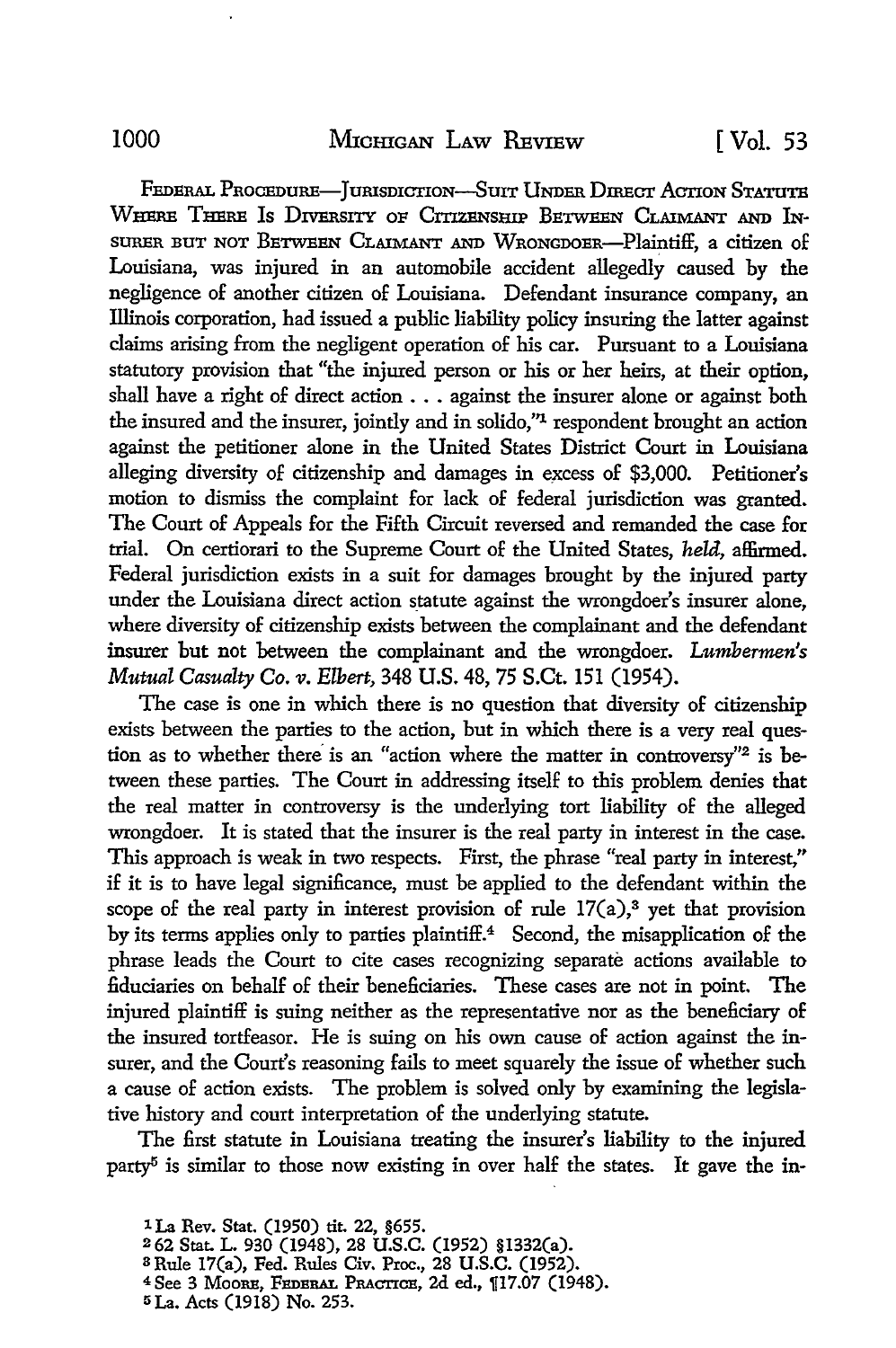jured party a direct action against the insurer where no recovery could be obtained from the insured tortfeasor because of the latter's insolvency. In 1930, the legislature extended the injured party's right of action to its present scope. The statute "gives the injured party an immediate right of direct action against the insurer of the party responsible for the injuries ..• and expresses the public policy of this State that an insurance policy against liability is not issued primarily for the protection of the insured but of the public."<sup>6</sup> The Louisiana courts, recognizing the separate nature of the direct action against the insurer, require pleading and proof distinct from that of an action against the tortfeasor either alone or when joined with his insurer. The injured party must establish not only the tortfeasor's fault, but also the insurer's liability within the terms of the policy. These terms are more liberally construed in application to the injured party,<sup>7</sup> and defenses personal to the insured are not available to the insurer.<sup>8</sup> Some Louisiana courts have interpreted the statute as giving only a procedural right,<sup>9</sup> but a recent decision of the supreme court of that state confirms the view that the right conferred is a substantive one.10 Clearly the statutory provision as historically interpreted and as judicially applied gives the injured party a separate, direct cause of action against the insurer alone. Such a cause of action is enforceable in the federal courts<sup>11</sup> when jurisdiction is based upon the diversity of citizenship of *its* parties.

At the present time the ramification of the decision with respect to an increase of litigation in the federal courts is slight. Louisiana is the only state now providing for an immediate direct action against the insurer alone, but the adoption of similar legislation in other states appears likely. An ever-increasing burden on the district courts can be expected as direct actions are recognized against liability insurance companies which now insure three-fourths of the fifty million automobiles which yearly inflict over one and one quarter million injuries.12 The burden is not one which the district judge can lighten. The insured tortfeasor is not an "indispensable party" whose non-joinder requires dismissal of the action.13 The express provisions of the Louisiana statute exclude such an interpretation under state law and the wrongdoer does not meet the requirements for "indispensability" outlined by the federal courts.14 Nor does the treatment of the tortfeasor as a "necessary party" authorize the court to dismiss the action under rule 19(b).15 Discretionary refusal to entertain a

<sup>14</sup>Washington v. United States, (9th Cir. 1936) 87 F. (2d) 421.

<sup>6</sup>Davies v. Consolidated Underwriters, 199 La. 459 at 476, 6 S. (2d) 351 (1942).

<sup>7</sup>West v. Monroe Bakery, 217 La. 189, 46 S. (2d) 122 (1950).

<sup>8</sup>Rome v. London and Lancashire Indemnity Co., (La. App. 1936) 169 S. 132.

<sup>9</sup>Graham v. American Employers Ins. Co., (La. App. 1937) 171 S. 471.

<sup>10</sup> West v. Monroe Bakery, note 7 supra.

llCohen v. Beneficial Industrial Loan Corp., 337 U.S. 541, 69 S.Ct. 1221 (1949). 12Lemmon, ''Insurance and the Automobile-Where Are We Headed?" 1954 INs. L.J. 369 (1954).

<sup>13</sup> Rule 19(a), Fed. Rules Civ. Proc., 28 U.S.C. (1952).

<sup>15</sup> Dunham v. Robertson, (10th Cir. 1952) 198 F. (2d) 316. See 66 HARV. L. REV. 1529 (1953) for a suggestion to the contrary.